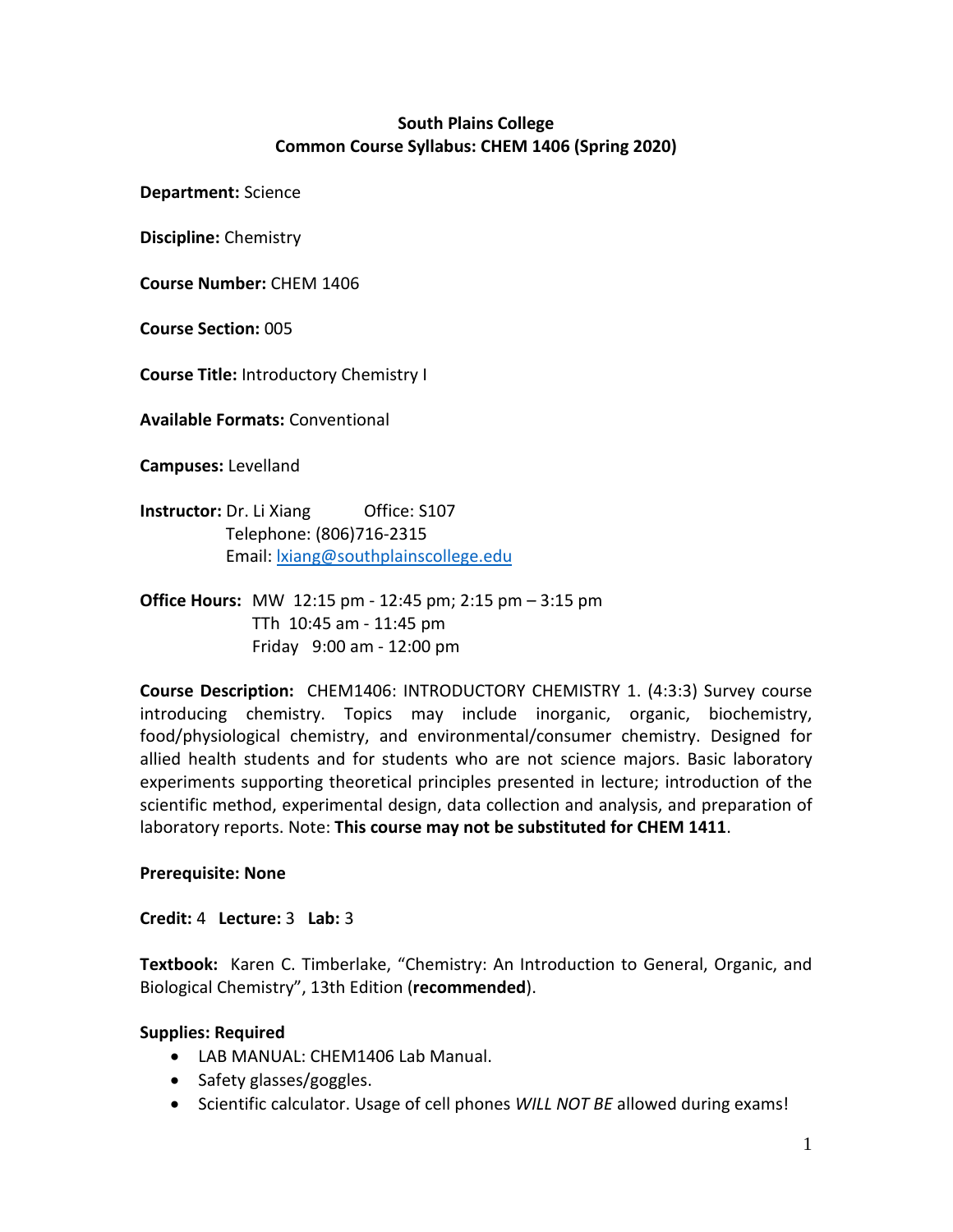### **Core Curriculum Objectives addressed:**

- **Communications skills**—to include effective written, oral and visual communication
- **Critical thinking skills**—to include creative thinking, innovation, inquiry, and analysis, evaluation and synthesis of information
- **Empirical and quantitative competency skills**—to manipulate and analyze numerical data or observable facts resulting in informed conclusions
- **Teamwork skills**—to include the ability to consider different points of view and to work effectively with others to support a shared purpose or goal

# **Student Learning Outcomes:**

### *From Lecture:*

- 1. Convert units of measure and demonstrate dimensional analysis skills.
- 2. Define the fundamental properties of matter and classify matter, compounds, and chemical reactions.
- 3. Determine the basic nuclear and electronic structure of atoms.
- 4. Distinguish between ionic and covalent compounds and name the different compounds.
- 5. Identify trends in chemical and physical properties of the elements using the periodic table.
- 6. Determine the role of energy in physical and chemical reactions.
- 7. Use the mole concept to determine the number of atoms, moles, grams, and solve elementary stoichiometry-based calculations.
- 8. Determine the concentrations of solutions using percentage and molarity designations.
- 9. Use various characteristics of a solution to identify it as an acid or base.
- 10. Identify and name various organic compounds.
- 11. Identify and explain the functions of carbohydrates, lipids, and proteins.

### *From Lab:*

- 1. Use basic apparatus and apply experimental methodologies used in the chemistry laboratory.
- 2. Demonstrate safe and proper handling of laboratory equipment and chemicals.
- 3. Conduct basic laboratory experiments with proper laboratory techniques.
- 4. Make careful and accurate experimental observations.
- 5. Relate physical observations and measurements to theoretical principles.
- 6. Interpret laboratory results and experimental data, and reach logical conclusions.
- 7. Record experimental work completely and accurately in laboratory notebooks and communicate experimental results clearly in written reports.
- 8. Design fundamental experiments involving principles of chemistry.
- 9. Identify appropriate sources of information for conducting laboratory experiments involving principles of chemistry.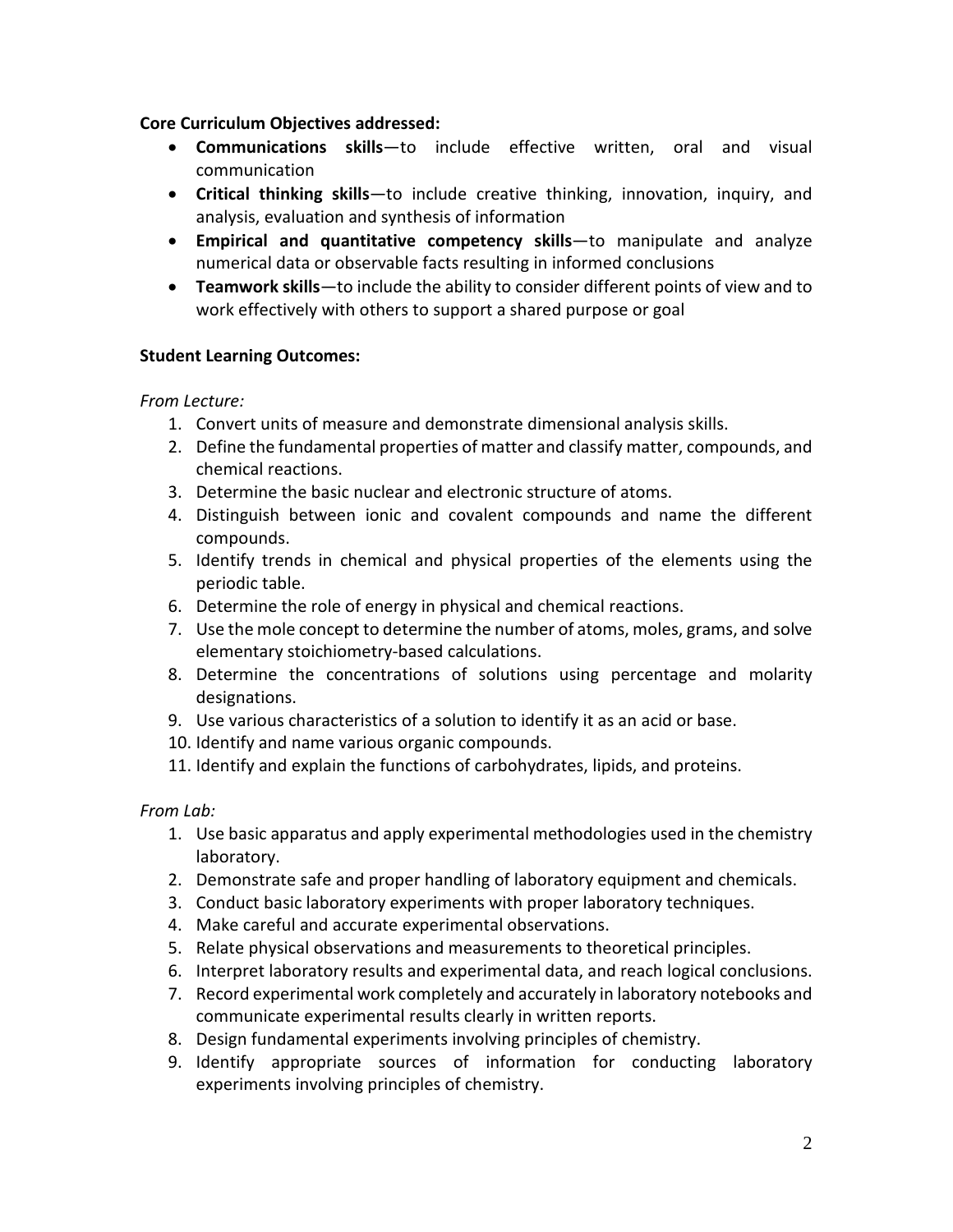### **This course partially satisfies a Core Curriculum Requirement**:

• Life and Physical Sciences Foundational Component Area (030)

### **Student Learning Outcomes Assessment:**

A few topics/questions will be selected from the exams to assess the student learning outcomes at the end of semester.

### **Course Evaluation/Grading Policy:**

Grading will be traditional: A = 90-100  $B = 80 - 89$  $C = 70-79$  $D = 60-69$  $F =$  below 60

| The grade distribution will be: 3 mid-term exams: |                                                   | .54% |
|---------------------------------------------------|---------------------------------------------------|------|
|                                                   | 13 lab experiments: 12%                           |      |
|                                                   | 2 lab exams:                                      | 14%  |
|                                                   | 1 final exam:                                     | 20%  |
|                                                   | (The final exam will not be a comprehensive test) |      |

Lab experiments will count for 12% of the final grade. A completed lab will receive a grade of 100. A missed lab will receive a grade of zero. The labs must be completed on the days they are scheduled. There will be no make-ups for the labs. The lowest lab completion grade will be dropped at the end of the semester.

# **Missed Exams Policy:**

There will be no make-ups for a missed exam unless a legitimate excuse for the date in question is provided (auto service center receipt, SPC nurse's form, doctor's note, etc). A make-up exam can be taken **no later than the end of the following class meeting**. If no legitimate excuse is given, a grade of zero will be given for that missed exam.

# **Academic Integrity:**

Cheating (as defined in the SPC General Catalog) is not permitted. If you are caught cheating during an exam, you will be given a grade of **ZERO** for the exam and can result in an F for the course if circumstances warrant.

# **Attendance Policy:**

Attendance is mandatory. More than **5** absences can lead to the dismissal from the class and will be given a final grade of **X**. **Class attendance will be used to earn extra credits for the exams.**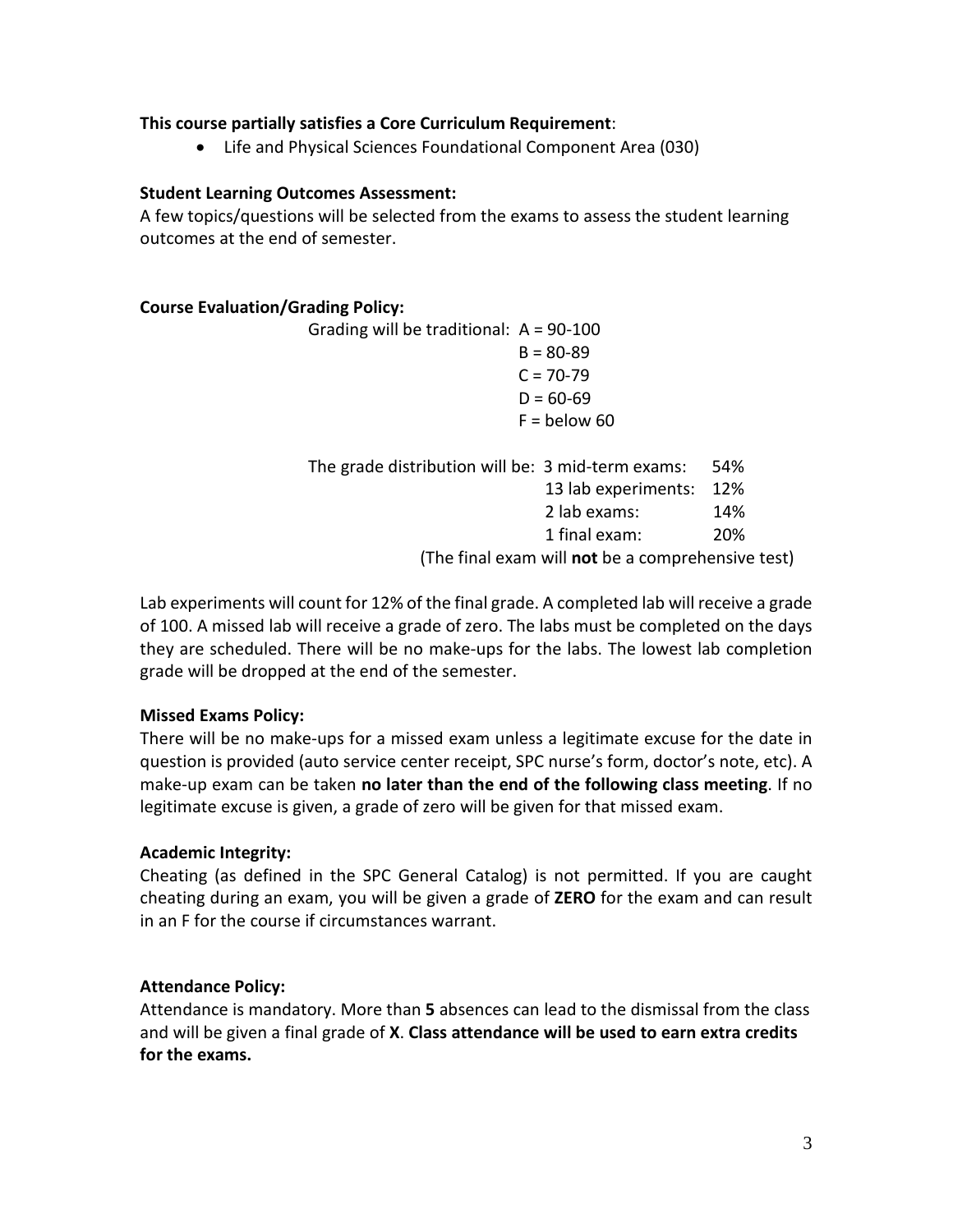**Student Code of Conduct Policy**: Any successful learning experience requires mutual respect on the part of the student and the instructor. Neither instructor nor student should be subject to others' behavior that is rude, disruptive, intimidating, aggressive, or demeaning**.** Student conduct that disrupts the learning process or is deemed disrespectful or threatening shall not be tolerated and may lead to disciplinary action and/or removal from class.

**Diversity Statement:** In this class, the teacher will establish and support an environment that values and nurtures individual and group differences and encourages engagement and interaction. Understanding and respecting multiple experiences and perspectives will serve to challenge and stimulate all of us to learn about others, about the larger world and about ourselves. By promoting diversity and intellectual exchange, we will not only mirror society as it is, but also model society as it should and can be.

**Disability Statement:** Students with disabilities, including but not limited to physical, psychiatric, or learning disabilities, who wish to request accommodations in this class should notify the Disability Services Office early in the semester so that the appropriate arrangements may be made. In accordance with federal law, a student requesting accommodations must provide acceptable documentation of his/her disability to the Disability Services Office. For more information, call or visit the Disability Services Office at Levelland (Student Health & Wellness Office) 806-716-2577, Reese Center (Building 8) 806-716-4675, or Plainview Center (Main Office) 806-716-4302 or 806-296-9611.

**Nondiscrimination Policy:** South Plains College does not discriminate on the basis of race, color, national origin, sex, disability or age in its programs and activities. The following person has been designated to handle inquiries regarding the non-discrimination policies: Vice President for Student Affairs, South Plains College, 1401 College Avenue, Box 5, Levelland, TX 79336. Phone number 806-716-2360.

**Title IX Pregnancy Accommodations Statement:** If you are pregnant, or have given birth within six months, Under Title IX you have a right to reasonable accommodations to help continue your education. To [activate](http://www.southplainscollege.edu/employees/manualshandbooks/facultyhandbook/sec4.php) accommodations you must submit a Title IX pregnancy accommodations request, along with specific medical documentation, to the Director of Health and Wellness. Once approved, notification will be sent to the student and instructors. It is the student's responsibility to work with the instructor to arrange accommodations. Contact the Director of Health and Wellness at 806-716-2362 or [email](http://www.southplainscollege.edu/employees/manualshandbooks/facultyhandbook/sec4.php) [cgilster@southplainscollege.edu](mailto:cgilster@southplainscollege.edu) for assistance.

**Course Schedule:** The following page contains the dates for the lectures, exams, lab experiments and lab exams. All dates are subject to change. Changes will be announced by the instructor. Some lab periods will be used for in-class practices.

#### **FINAL EXAM: May 5, Tuesday 8:00 am - 10:00 am**